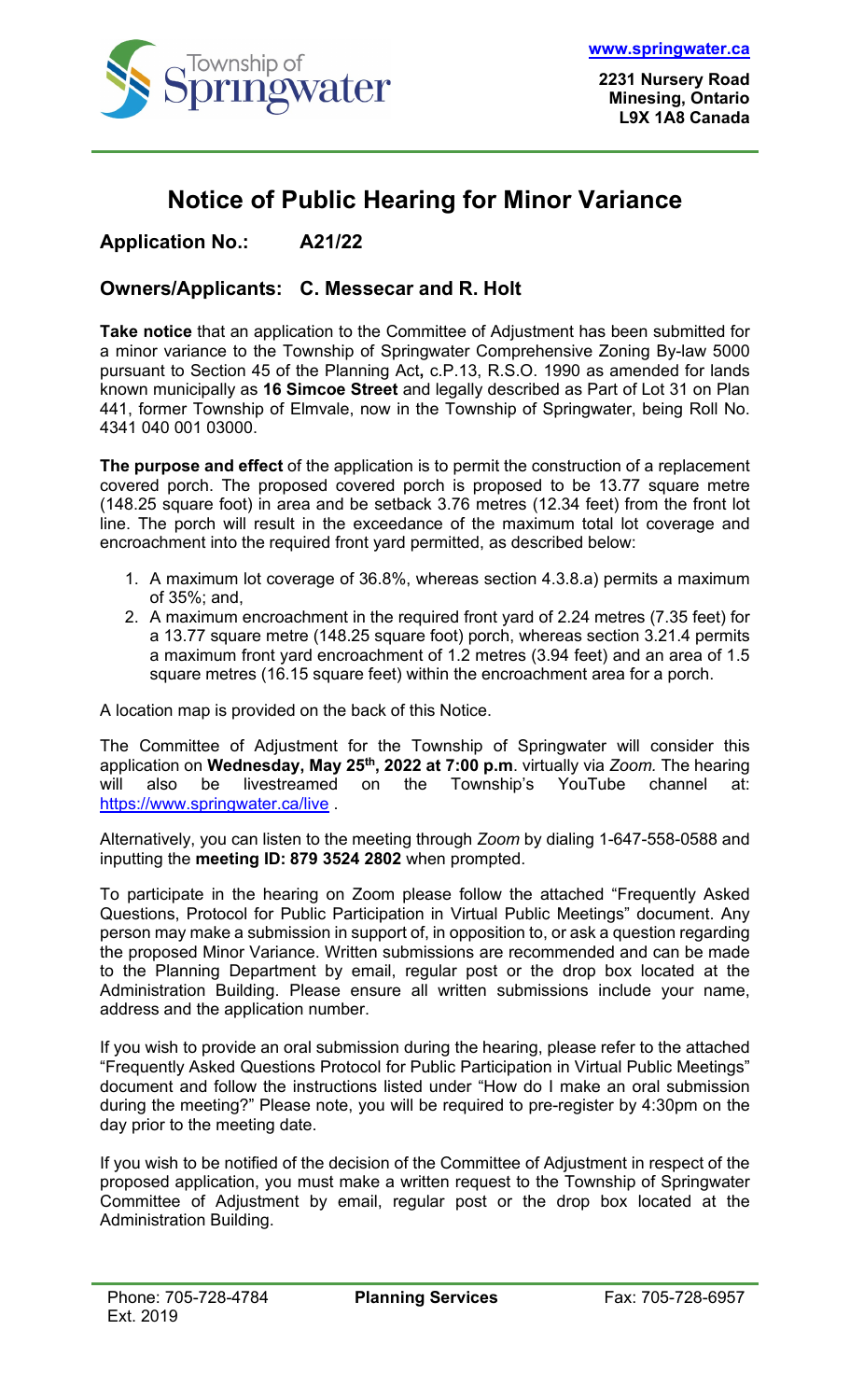If you do not participate in the hearing or request notification of the Committee's decision, it may proceed in your absence and, except as otherwise provided in the Planning Act and you will not be entitled to any further notice of the proceedings. Failure of the applicant(s) or their authorized agent to participate at any hearing may result in the automatic dismissal of the application.

If a person or public body that files an appeal of a decision of the Committee of Adjustment for the Township of Springwater in respect of the proposed variance does not make written submission to the Committee of Adjustment for the Township of Springwater before it gives or refuses to allow a variance, the Ontario Land Tribunal may dismiss the appeal.

Additional information regarding the application will become available on the Township of Springwater's website as part of the Agenda which is posted approximately twelve days prior to the public meeting date. Please see the following link for the meeting Agenda: Township of Springwater - [Document Center \(civicweb.net\).](https://springwater.civicweb.net/filepro/documents/164293) Any questions regarding the application or requests for additional information can be directed to Brianna Belcourt, Planner, [Brianna.Belcourt@springwater.ca](mailto:Brianna.Belcourt@springwater.ca) or 705-728-4784 ext. 2032.

Dated this 10<sup>th</sup> day of May, 2022.

Danielle Barranger

Danielle Barranger Secretary-Treasurer Committee of Adjustment



## **Key Map**